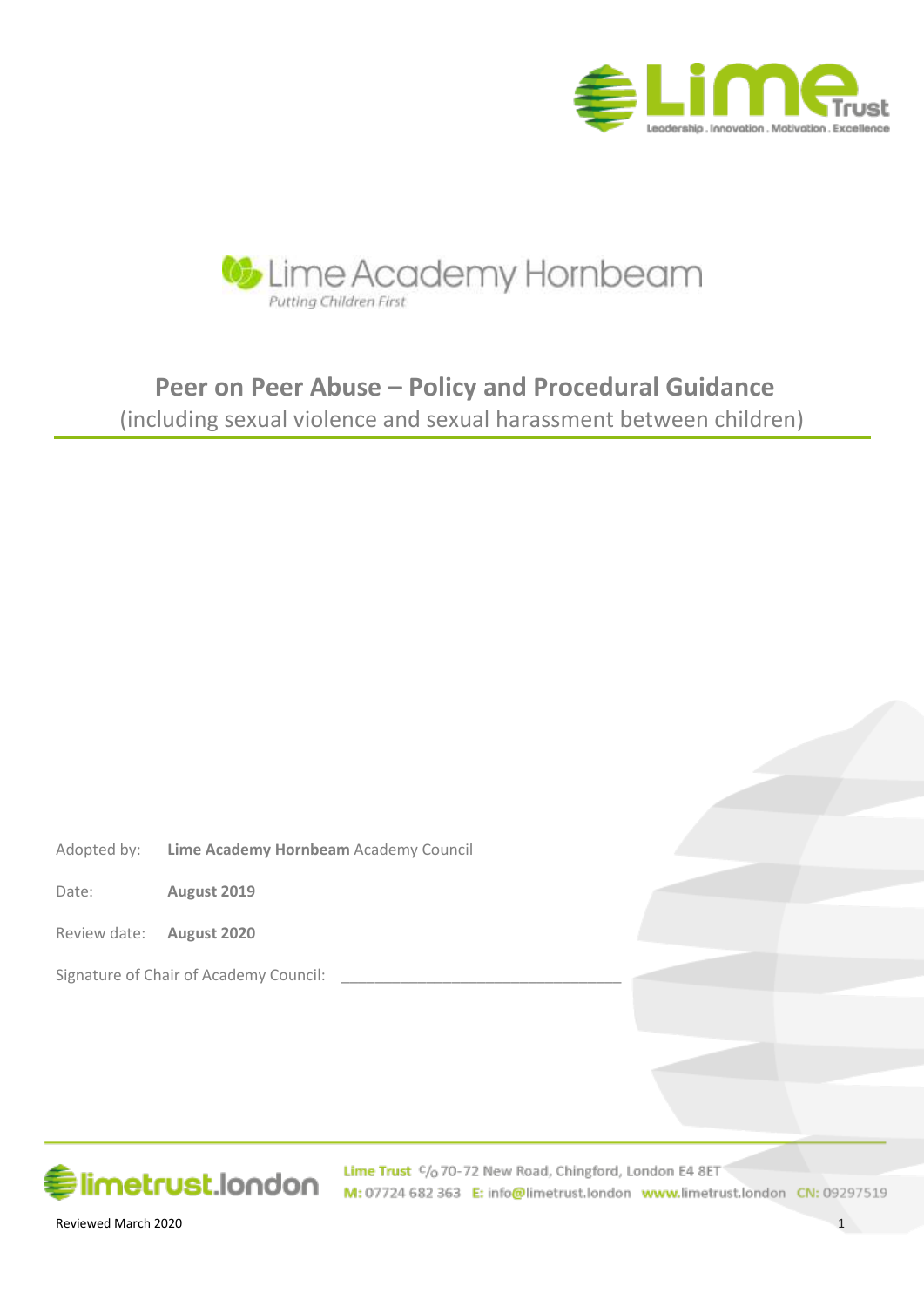## **Contents**

- 1. Context and definition
- 2. Responsibility
- 3. Purpose of the policy
- 4. Framework and legislation
- 5. Abuse and harmful behaviour
- 6. Types of abuse
	- 6.1. Physical abuse
	- 6.2. Sexual violence and sexual harassment
	- 6.3. Bullying
	- 6.4. Online bullying
	- 6.5. Sexting
	- 6.6. Initiation / hazing
	- 6.7. Prejudiced behaviour
	- 6.8. Teenage relationship abuse
- 7. Expected staff action
- 8. Recognising peer abuse
- 9. Points to consider
- 10. Next steps
- 11. Preventative strategies
- 12. Where to go to for further information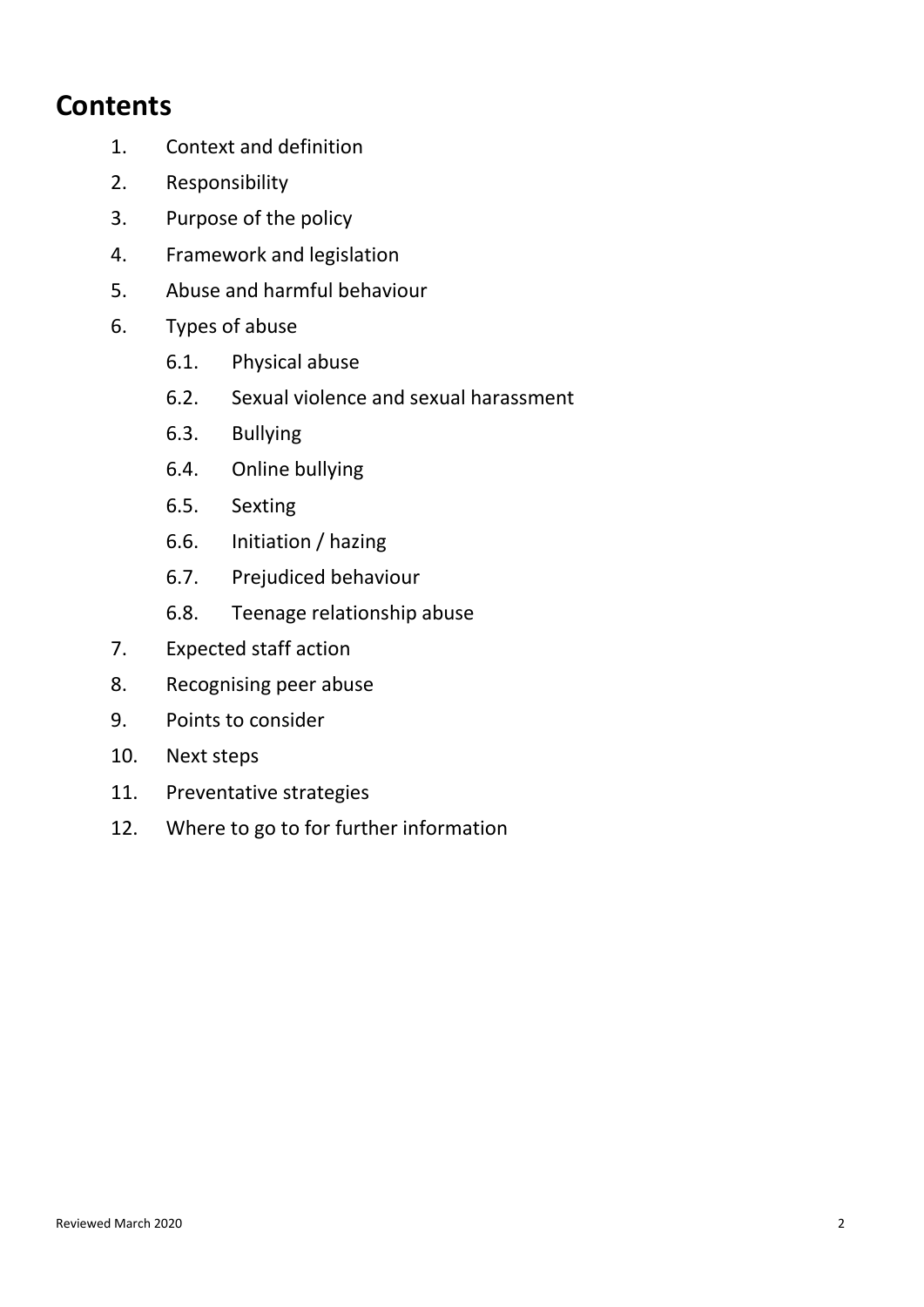#### **1. Context and Definition**

## **Peer abuse is behaviour by an individual or group, intending to physically, sexually or emotionally hurt others.**

All staff should recognise that children are capable of abusing their peers.

All staff should be aware of safeguarding issues from peer abuse including:

- bullying (including online bullying)
- physical abuse such as hitting, kicking, shaking, biting, hair pulling, or otherwise causing physical harm
- sexual violence and sexual harassment
- sexting (also known as youth produced sexual imagery); and
- initiation/hazing type violence and rituals.

This abuse can:

- Be motivated by perceived differences e.g. on grounds of race, religion, gender, sexual orientation, disability or other differences
- Result in significant, long lasting and traumatic isolation, intimidation or violence to the victim; vulnerable adults are at particular risk of harm

Children or young people who harm others may have additional or complex needs e.g.:

- Significant disruption in their own lives
- Exposure to domestic abuse or witnessing or suffering abuse
- Educational under-achievement
- Involved in crime

Stopping violence and ensuring immediate physical safety is the first priority of any education setting, but emotional bullying can sometimes be more damaging than physical. School staff, alongside their Designated Safeguarding Lead and/or Deputy, have to make their own judgements about each specific case and should use this policy guidance to help.

#### **2. Responsibility**

Keeping Children Safe in Education (KCSIE), 2019 states that

'*Governing bodies and proprietors should ensure their child protection policy includes procedures to minimise the risk of peer on peer abuse and sets out how allegations of peer on peer abuse will be investigated and dealt with*'.

It also emphasises that the voice of the child must be heard

'*Governing bodies, proprietors and school or college leaders should ensure the child's wishes and feelings are taken into account when determining what action to take and what services to provide. Systems should be in place for children to express their views and give feedback. Ultimately, all system and processes should operate with the best interests of the child at their heart.'*

Peer on Peer abuse is referenced in the Safeguarding and Child Protection Policy. The sensitive nature and specific issues involved with peer on peer necessitate separate policy guidance. '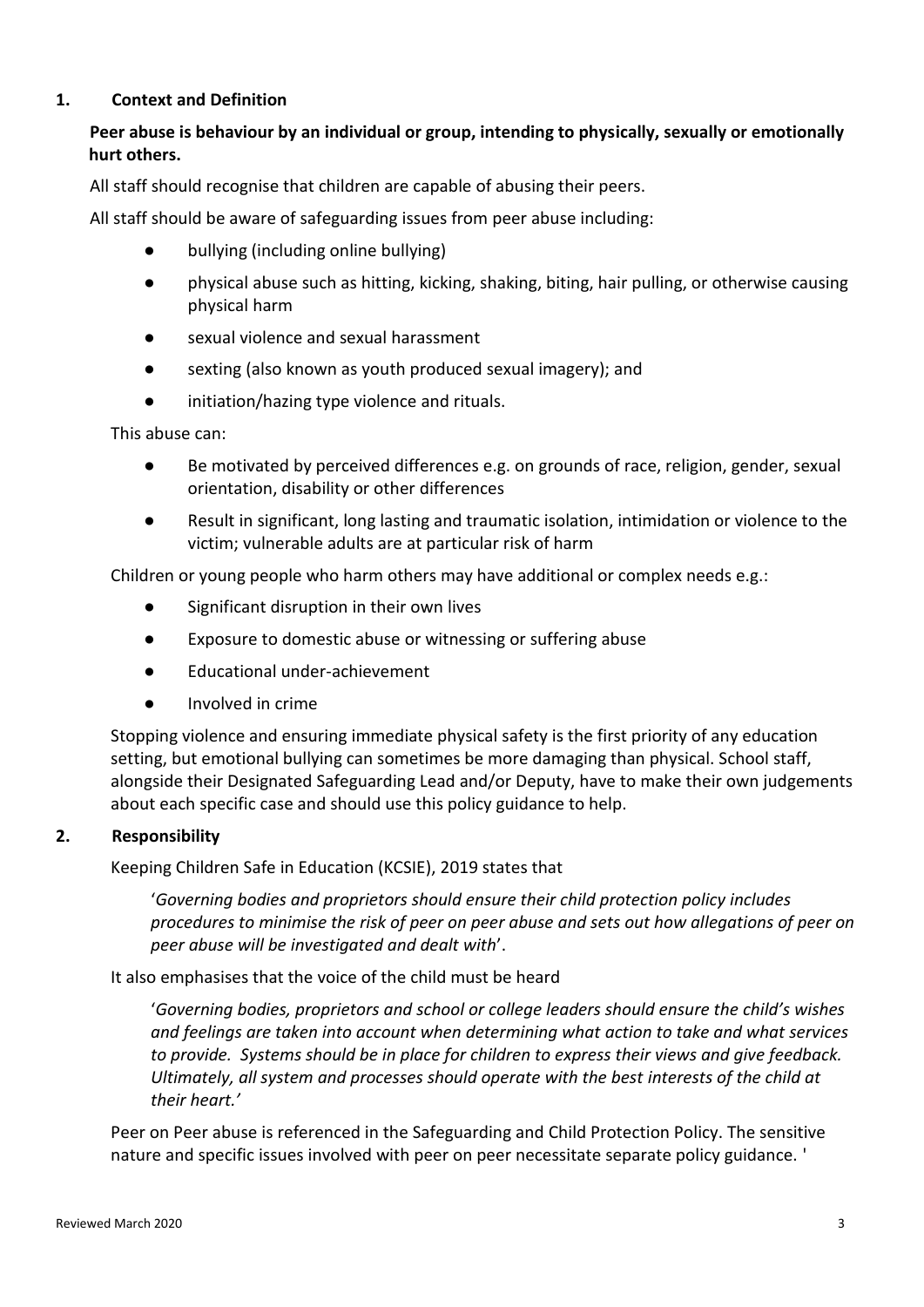At Lime Academy Hornbeam we continue to ensure that any form of abuse or harmful behaviour is dealt with immediately and consistently to reduce the extent of harm to the young person, with full consideration to the impact on that individual child's emotional and mental health and wellbeing.

## **3. Purpose of Policy**

The purpose of this policy is to explore some forms of peer on peer abuse. The policy also includes a planned and supportive response to the issues.

At Lime Academy Hornbeam we have the following policies in place that should be read in conjunction with this policy:

- 3.1 Safeguarding and Child Protection Policy
- 3.2 Whistleblowing Policy
- 3.3 Behaviour Policy

<http://limetrust.london/about-us/policies/>

#### **4. Framework and Legislation**

This policy is supported by the key principles of the Children's Act, 1989 that the child's welfare is paramount. Another key document is Working Together, 2018, highlighting that every assessment of a child, *'must be informed by the views of the child'.* (Working Together, 2018:21) This is echoed by Keeping Children Safe in Education, 2019 through ensuring procedures are in place in schools and settings to hear the voice of the child.

#### **5. Abuse and harmful behaviour**

It is necessary to consider

- what abuse is and what it looks like
- how it can be managed
- what appropriate support and intervention can be put in place to meet the needs of the individual
- what preventative strategies may be put in place to reduce further risk of harm.

Abuse is abuse and should never be tolerated or passed off as 'banter' or 'part of growing up'. Equally, abuse issues can sometimes be gender specific e.g. girls being sexually touched/assaulted and boys being subject to initiation/hazing type violence (KCSIE, 2019). It is important to consider the forms abuse may take and the subsequent actions required.

- Children are vulnerable to abuse by their peers. Such abuse should be taken as seriously as abuse by adults and should be subject to the same child protection procedures.
- Staff should not dismiss abusive behaviour as normal between young people and should not develop high thresholds before taking action.
- Staff should be aware of the potential uses of information technology for bullying and abusive behaviour between young people.
- Staff should be aware of the added vulnerability of children and young people who have been the victims of violent crime (for example mugging), including the risk that they may respond to this by abusing younger or weaker children.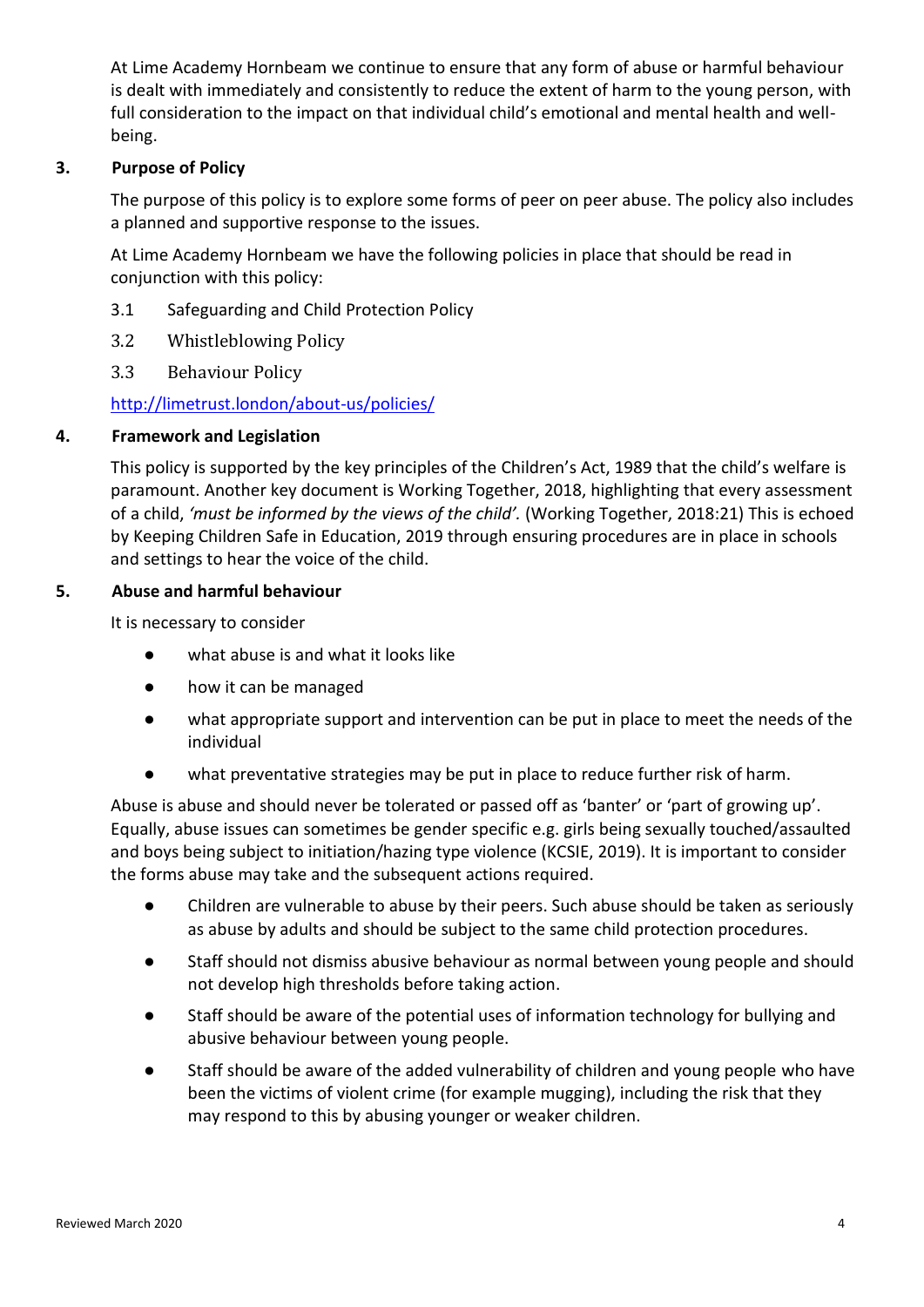The alleged perpetrator is likely to have considerable unmet needs as well as posing a significant risk of harm to other children. Evidence suggests that such children may have suffered considerable disruption in their lives, may have witnessed or been subjected to physical or [sexual](http://trixresources.proceduresonline.com/nat_key/keywords/sexual_abuse.html)  [abuse,](http://trixresources.proceduresonline.com/nat_key/keywords/sexual_abuse.html) may have problems in their educational development and may have committed other offences. They may therefore be suffering, or be at risk of suffering, [significant harm](http://trixresources.proceduresonline.com/nat_key/keywords/significant_harm.html) and be in need of protection. Any long-term plan to reduce the risk posed by the alleged perpetrator must address their needs.

## **6. Types of abuse**

There are many forms of abuse that may occur between peers and this list is not exhaustive. Each form of abuse or prejudiced behaviour is described in detail followed by advice and support on actions to be taken.

## **6.1. Physical abuse**

This may include hitting, kicking, nipping/pinching, shaking, biting, hair pulling, or otherwise causing physical harm to another person. There may be many reasons why a child harms another and it is important to understand why a young person has engaged in such behaviour, including accidentally before considering the action or punishment to be undertaken.

## **6.2. Sexual violence and sexual harassment**

This must always be referred immediately to the Designated Safeguarding Lead

The DSL will follow the DfE Guidance[: Sexual violence and sexual harassment between](https://www.gov.uk/government/uploads/system/uploads/attachment_data/file/719902/Sexual_violence_and_sexual_harassment_between_children_in_schools_and_colleges.pdf)  [children in schools and colleges](https://www.gov.uk/government/uploads/system/uploads/attachment_data/file/719902/Sexual_violence_and_sexual_harassment_between_children_in_schools_and_colleges.pdf) 2018

[https://www.gov.uk/government/publications/sexual-violence-and-sexual-harassment](https://www.gov.uk/government/publications/sexual-violence-and-sexual-harassment-between-children-in-schools-and-colleges)[between-children-in-schools-and-colleges](https://www.gov.uk/government/publications/sexual-violence-and-sexual-harassment-between-children-in-schools-and-colleges)

with consideration of

|  | Managing internally | 65.1, page 27 |
|--|---------------------|---------------|
|--|---------------------|---------------|

- Early Help 65.2, page 28
- MASH referral 65.3. page 28
- Reporting to the police 64.4, Page 29

Sexual violence and sexual harassment can occur between two children of any age and sex. It can also occur through a group of children sexually assaulting or sexually harassing a single child or group of children.

Sexually harmful behaviour from young people is not always contrived or with the intent to harm others. There may be many reasons why a young person engages in sexually harmful behaviour and it may be just as distressing to the young person who instigates it as to the young person it is intended towards. Sexually harmful behaviour may include

- inappropriate sexual language
- inappropriate role play
- sexual touching
- sexual assault/abuse.

Staff should be aware of the importance of: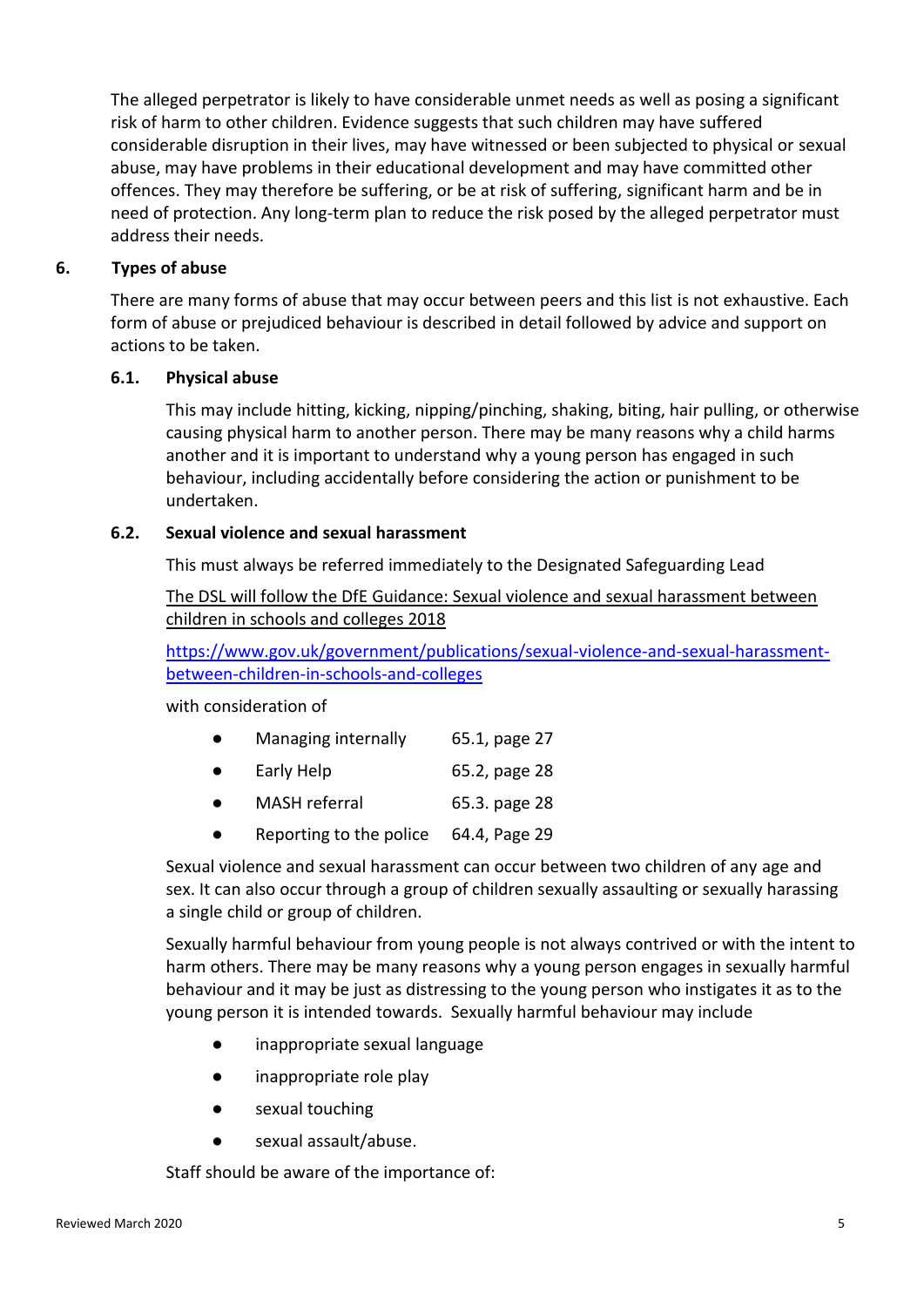- making clear that sexual violence and sexual harassment is not acceptable, will never be tolerated and is not an inevitable part of growing up
- not tolerating or dismissing sexual violence or sexual harassment as "banter", "part of growing up", "just having a laugh" or "boys being boys"; and
- challenging behaviours (potentially criminal in nature), such as grabbing bottoms, breasts and genitalia, flicking bras and lifting up skirts. Dismissing or tolerating such behaviours risks normalising them
- **Upskirting:** typically involves taking a picture under a person's clothing without them knowing, with the intention of viewing their genitals or buttocks to obtain sexual gratification, or cause the victim humiliation, distress or alarm.

## **6.3. Bullying**

Bullying is unwanted, aggressive behaviour among school aged children that involves a real or perceived power imbalance. The behaviour is repeated, or has the potential to be repeated, over time. Both young people who are bullied and who bully others may have serious, lasting problems.

In order to be considered bullying, the behaviour must be aggressive and include:

- An Imbalance of Power: Young people who bully use their power—such as physical strength, access to embarrassing information, or popularity—to control or harm others. Power imbalances can change over time and in different situations, even if they involve the same people.
- Repetition: Bullying behaviours happen more than once or have the potential to happen more than once.

Bullying includes actions such as making threats, spreading rumours, attacking someone physically or verbally or for a particular reason e.g. size, hair colour, gender, sexual orientation, and excluding someone from a group on purpose.

## **6.4. Online Bullying**

Online Bullying is the use of technology (social networking, messaging, text messages, email, chat rooms etc.) to harass threaten or intimidate someone for the same reasons as stated above.

Online bullying can take many forms

- Abusive or threatening texts, emails or messages
- Posting abusive comments on social media sites
- Sharing humiliating videos or photos of someone else
- Stealing someone's online identity
- Spreading rumours online
- Trolling sending someone menacing or upsetting messages through social networks, chatrooms or games
- Developing hate sites about another person
- Prank calls or messages
- Group bullying or exclusion online
- Anonymous messaging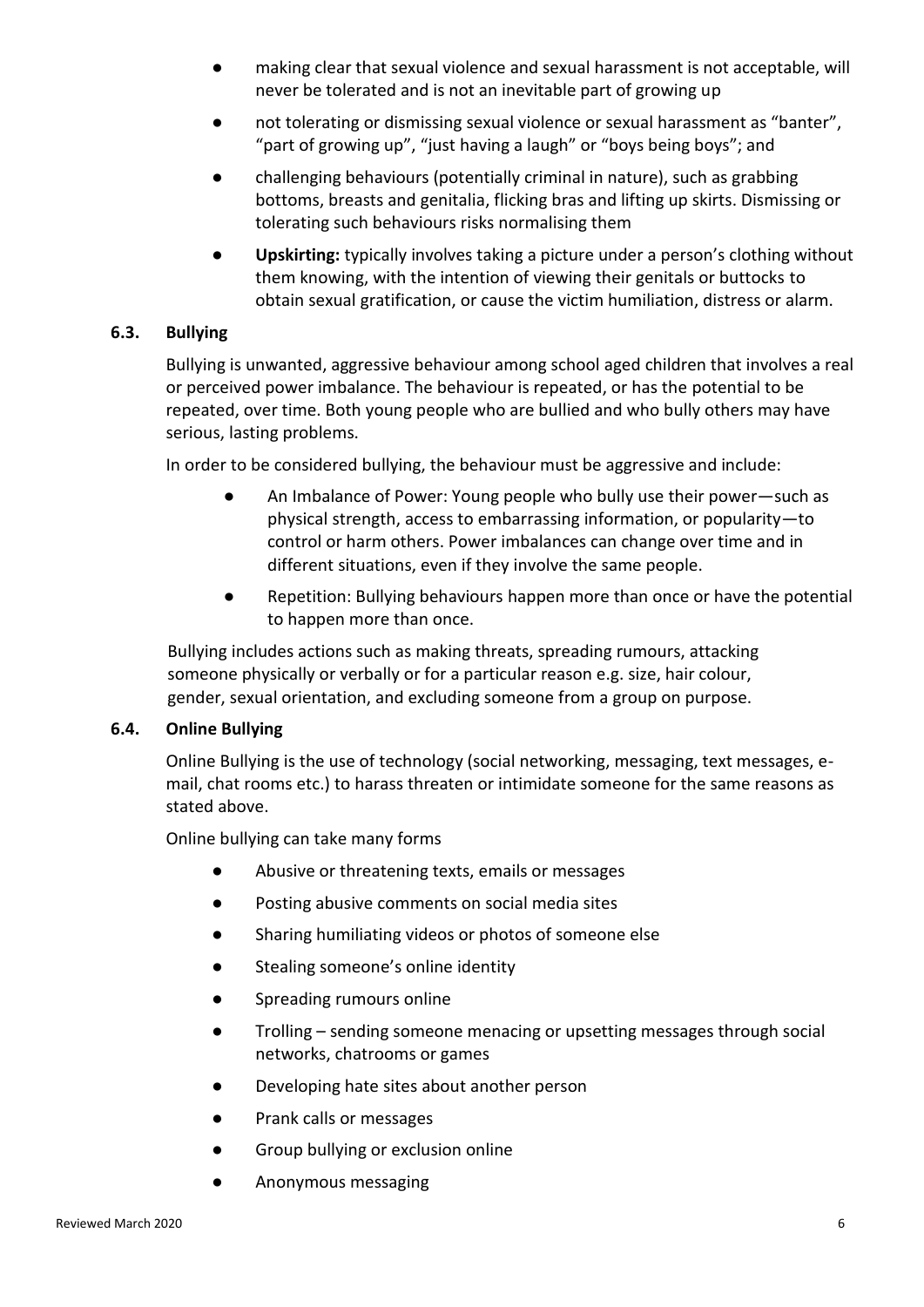- Encouraging a young person to self-harm
- Pressuring children to send sexual messages or engaging in sexual conversations

#### **6.5. Sexting**

The term 'sexting' relates to the sending of indecent images, videos and/or written messages with sexually explicit content; these are created and sent electronically. They are often 'shared' via social networking sites and instant messaging services.

**Upskirting:** typically involves taking a picture under a person's clothing without them knowing, with the intention of viewing their genitals or buttocks to obtain sexual gratification, or cause the victim humiliation, distress or alarm.

This must always be referred immediately to the Designated Safeguarding Lead

DSL will follow the UKCIS: Sexting in schools and colleges 2016 guidance.

[https://www.gov.uk/government/uploads/system/uploads/attachment\\_data/file/551575/6.24](https://www.gov.uk/government/uploads/system/uploads/attachment_data/file/551575/6.2439_KG_NCA_Sexting_in_Schools_WEB__1_.PDF) 39\_KG\_NCA\_Sexting\_in\_Schools\_WEB\_1\_.PDF

#### **6.6. Initiation/Hazing**

Hazing is a form of initiation ceremony which is used to induct newcomers into an organisation such as a private school, sports team etc. There are a number of different forms, from relatively mild rituals to severe and sometimes violent ceremonies. The ceremony welcomes newcomers by subjecting them to a series of trials which promote a bond between them. After the hazing is over, the newcomers also have something in common with older members of the organisation, because they all experienced it as part of a rite of passage. Many rituals involve humiliation, embarrassment, abuse, and harassment.

#### **6.7. Prejudiced Behaviour**

The term prejudice-related bullying refers to a range of hurtful behaviour, physical or emotional or both, which causes someone to feel powerless, worthless, excluded or marginalised, and which is connected with prejudices around belonging, identity and equality in wider society – for example disabilities and special educational needs, ethnic, cultural and religious backgrounds, gender, home life, (for example in relation to issues of care, parental occupation, poverty and social class) and sexual identity.

#### **6.8. Teenage relationship abuse**

Teenage relationship abuse is a pattern of actual or threatened acts of physical, sexual, and/or emotional abuse, perpetrated by an adolescent (between the ages of 13 and 18) against a current or former partner. Abuse may include insults, coercion, social sabotage, sexual harassment, threats and/or acts of physical or sexual abuse. The abusive teen uses this pattern of violent and coercive behaviour, in a heterosexual or same gender relationship, in order to gain power and maintain control over the partner. This abuse may be child sexual exploitation.

#### **7. Expected staff action**

Staff should consider the seriousness of the case and make a quick decision whether to inform the Designated Safeguarding Lead immediately before taking any further in-school actions.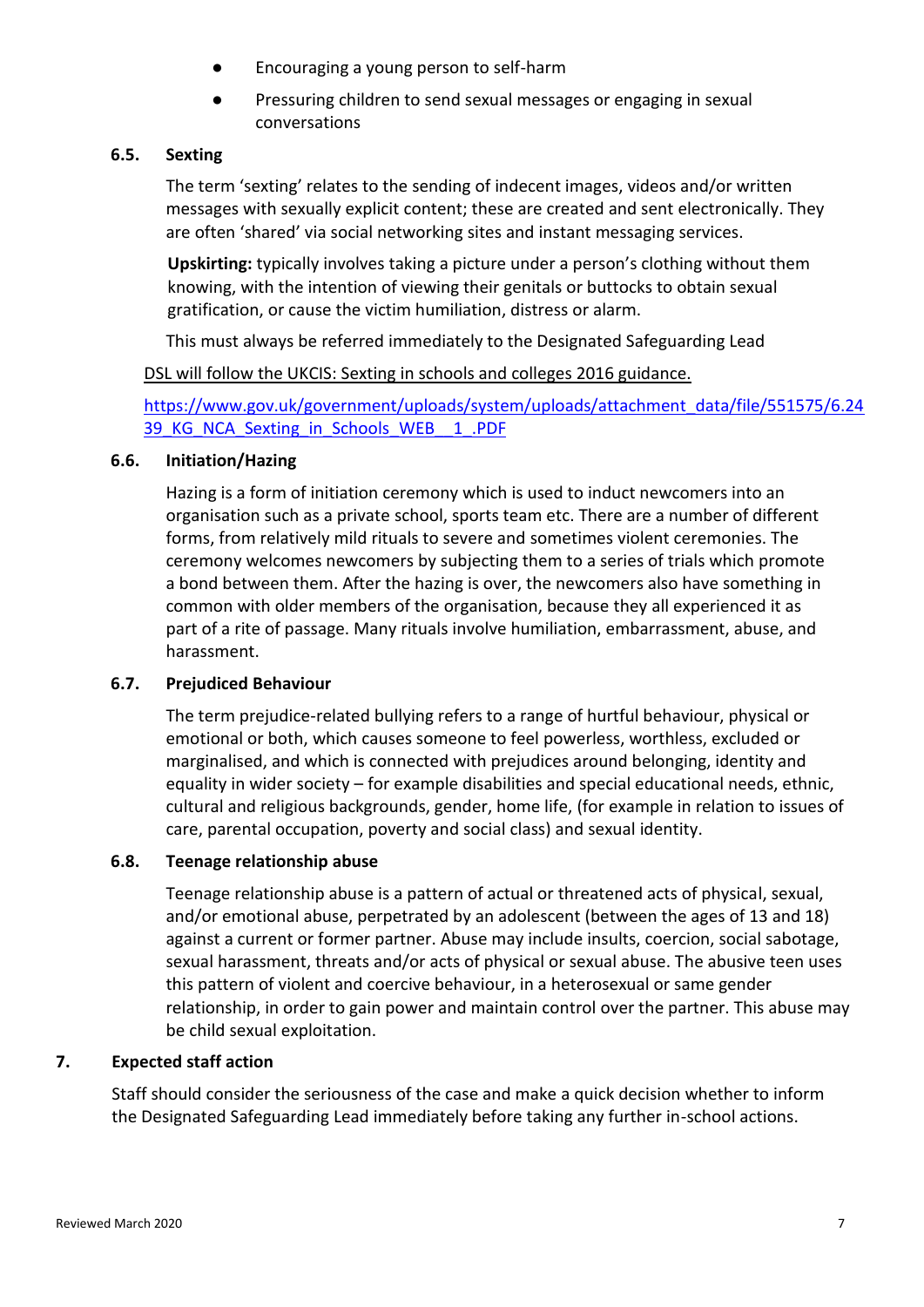#### **8. Recognising peer abuse**

An assessment of an incident between peers should be completed and consider:

- Chronological and developmental ages of everyone involved
- Difference in their power or authority in relation to age, race, gender, physical, emotional or intellectual vulnerability
- All alleged physical and verbal aspects of the behaviour and incident
- Whether the behaviour involved inappropriate sexual knowledge or motivation
- What was the degree of physical aggression, intimidation, threatening behaviour or bribery
- The effect on the victim
- Any attempts to ensure the behaviour and incident is kept a secret
- The child or young person's motivation or reason for the behaviour, if they admit that it occurred
- Whether this was a one-off incident, or longer in duration

It is important to deal with a situation of peer abuse immediately and sensitively. It is necessary to gather the information as soon as possible to get the true facts. It is equally important to deal with it sensitively and think about the language used and the impact of that language on both the children and the parents when they become involved. Avoid language that may create a 'blame' culture and leave a child labelled.

Staff will talk to the children in a calm and consistent manner. Staff will not be prejudiced, judgmental, dismissive or irresponsible in dealing with such sensitive matters.

#### **8.1. Taking Action**

- Always take complaints seriously
- Gain a statement of facts from the pupil(s)
- Assess needs of victim and alleged perpetrator
- Consider referral to Police or Social Care
- Contribute to multi-agency assessments
- Convene a risk management meeting
- Record all incidents and all action taken

#### **8.2. Recording sexualised behaviour**

- Be clear, explicit and non-avoidant, and avoid vague statements or euphemisms
- Record as soon as possible, as you can quickly forget or confuse detail
- Follow the prompts on your safeguarding and child protection recording form
- Use proper names for body parts but record exactly any language or vocabulary used by the child. Use the child's exact words in quotation marks.
- Note where and when the incident happened and whether anyone else was around.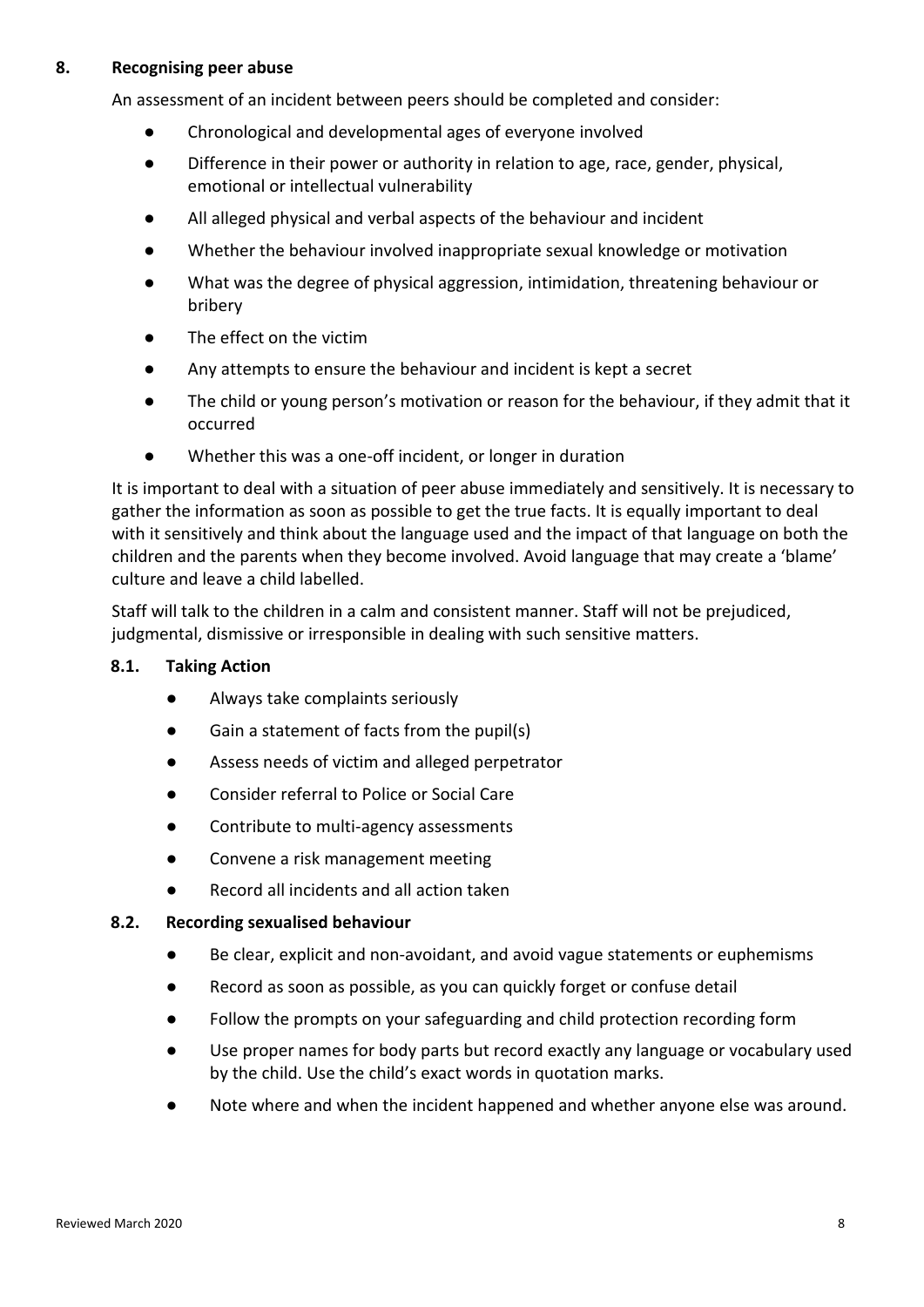#### **8.3. Gather the Facts**

Speak to all the young people involved separately, gain a statement of facts from them and use **consistent language** and **open questions** for each account. Ask the young people to tell you what happened. Use open questions, 'where, when, why, who'. (What happened? Who observed the incident? What was seen? What was heard? Did anyone intervene?). Do not interrogate or ask leading questions.

#### **8.4. Consider the Intent**

Has this been a deliberate or contrived situation for a young person to be able to harm another?

#### **8.5. Decide on your next course of action**

If you believe any young person to be at risk of significant harm you must report to the Designated Safeguarding Lead immediately; they will follow the school's Safeguarding and Child Protection Policy.

If MASH and the police intend to pursue this further, they may ask to interview the young people in school or they may ask for parents to come to school to be spoken to. It is important to be prepared for every situation and the potential time it may take.

#### **8.6. Informing parents/carers**

The best way to inform parents/carers is face to face. Although this may be time consuming, the nature of the incident and the type of harm/abuse a young person may be suffering can cause fear and anxiety to parents/carers whether their child is the child who was harmed or who harmed another.

Is the pupil 13+ and does not want to share with parents? Use the 'Gillick' test and the 'Fraser' guidelines.

[https://www.nspcc.org.uk/preventing-abuse/child-protection-system/legal-definition](https://www.nspcc.org.uk/preventing-abuse/child-protection-system/legal-definition-child-rights-law/gillick-competency-fraser-guidelines/)[child-rights-law/gillick-competency-fraser-guidelines/](https://www.nspcc.org.uk/preventing-abuse/child-protection-system/legal-definition-child-rights-law/gillick-competency-fraser-guidelines/)

In all circumstances where the risk of harm to the child is evident then the school should encourage the young person to share the information with their parent/carer (they may be scared to tell parents/carers that they are being harmed in any way).

## **9. Points to consider**

## **9.1. What is the age of the children involved?**

How old are the young people involved in the incident and is there any age difference between those involved? In relation to sexual exploration, children under the age of 5, in particular 1-4 year olds who are learning toileting skills may show a particular interest in exploration at around this stage. This, however should not be overlooked.

#### **9.2. Where did the incident or incidents take place?**

Was the incident in an open, visible place to others? If so was it observed? If not, is more supervision required within this particular area?

#### **9.3. What was the explanation by all children involved of what occurred?**

Can each of the young people give the same explanation of the incident and also what is the effect on the young people involved? Is the incident seen to be bullying for example, in which case regular and repetitive? Is the version of one young person different from another and why?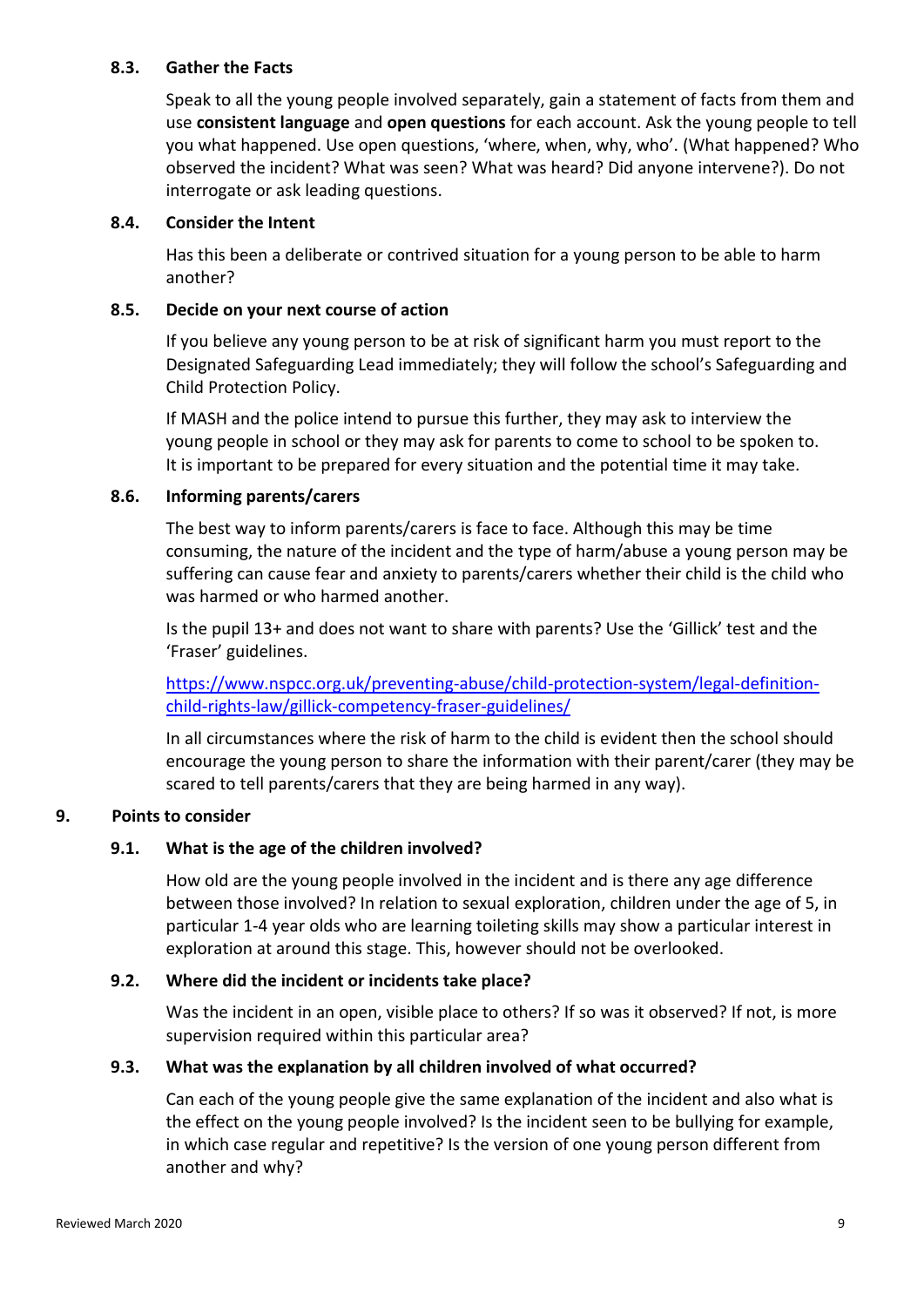#### **9.4. What is each of the children's own understanding of what occurred?**

Do the young people know/understand what they are doing? E.g. do they have knowledge of body parts, of privacy and that it is inappropriate to touch? Is the young person's explanation in relation to something they may have heard or been learning about that has prompted the behaviour? Is the behaviour deliberate and contrived? Does the young person have understanding of the impact of their behaviour on the other person?

#### **9.5. Repetition**

Has the behaviour been repeated to an individual on more than one occasion? In the same way it must be considered has the behaviour persisted to an individual after the issue has already been discussed or dealt with and appropriately resolved?

#### **10. Next Steps**

Once the outcome of the incident(s) has been established it is necessary to ensure future incidents of abuse do not occur again and consider the support and intervention required for those involved.

#### **10.1. For the young person who has been harmed**

What support they require depends on the individual young person. It may be that they wish to seek counselling or one to one support via a mentor. It may also be that they feel able to deal with the incident(s) on their own or with the support of family and friends; in which case it is necessary that this young person continues to be monitored and offered support should they require it in the future. If the incidents are of a bullying nature, the young person may need support in improving peer groups/relationships with other young people, or some restorative justice work with all those involved may be required.

Other interventions that could be considered may target a whole class or year group for example a speaker on online bullying, relationship abuse etc. It may be that through the continued curriculum of Relationship and Sex Education (from 2020), PSHE and SMSC that certain issues can be discussed and debated more frequently.

If the young person feels particularly vulnerable it may be that a risk assessment can be put in place for them whilst in school so that they have someone named that they can talk to, support strategies for managing future issues and identified services to offer additional support.

## **10.2. For the young person who has displayed harmful behaviour**

It is important to find out why the young person has behaved in such a way. It may be that the young person is experiencing their own difficulties and may even have been harmed themselves in a similar way. In such cases support such as one to one mentoring or counselling may also be necessary.

Particular support from identified services may be necessary through an early help referral and the young person may require additional support from family members.

Once the support required to meet the individual needs of the young person has been met, it is important that the young person receives a consequence for their behaviour. This may be in the form of restorative justice e.g. making amends with the young person they have targeted if this has been some form of bullying. In the cases of sexually harmful behaviour it may be a requirement for the young person to engage in one to one work with a particular service or agency (if a crime has been committed this may be through the police or youth offending service). If there is any form of criminal investigation ongoing it may be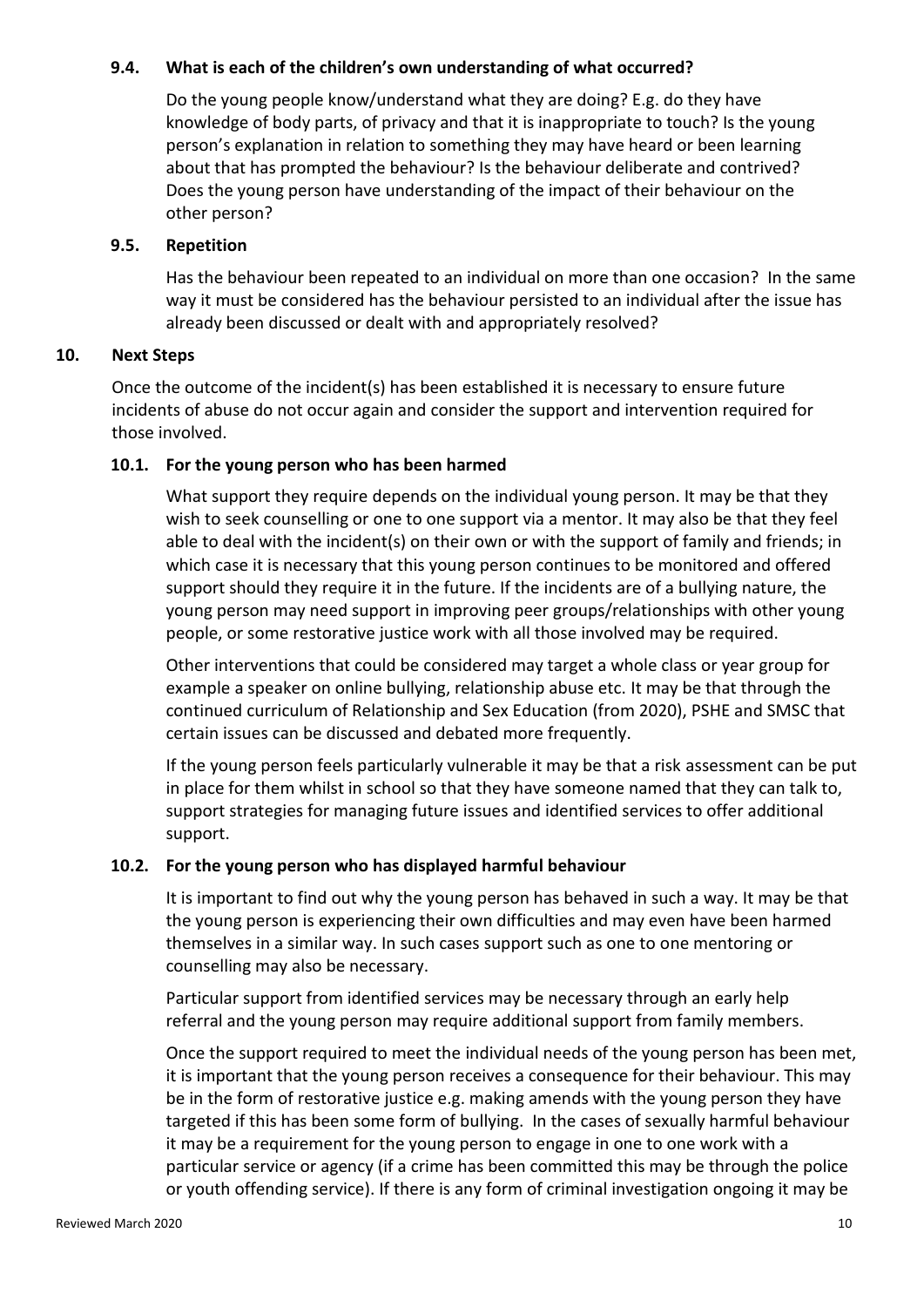that this young person cannot be educated on site until the investigation has concluded. In which case, the young person will need to be provided with appropriate support and education elsewhere.

It may be that the behaviour that the young person has displayed may continue to pose a risk to others, in which case an individual risk assessment may be required. This should be completed via a multi- agency response to ensure that the needs of the young person and the risks towards others are measured by all of those agencies involved including the young person and their parents. This may mean additional supervision of the young person or protective strategies if the young person feels at risk of engaging in further inappropriate or harmful behaviour.

The school may also choose a punishment as a consequence such as exclusion or internal exclusion/inclusion/seclusion for a period of time to allow the young person to reflect on their behaviour.

#### **10.3. After care**

It is important that following the incident the young people involved continue to feel supported and receive help even if they have stated that they are managing the incident. Sometimes the feelings of remorse, regret or unhappiness may occur at a much later stage than the incident. It is important to ensure that the young people do not engage in any further harmful behaviour either towards someone else or to themselves as a way of coping (e.g. self-harm). For this reason, regular reviews with the young people following the incident(s) are imperative.

#### **11. Preventative Strategies**

Peer on peer abuse can and will occur on any site even with the most robust policies and support processes. It is important to develop appropriate strategies to proactively prevent peer on peer abuse.

This school has an open environment where young people feel safe to share information about anything that is upsetting or worrying them. There is a strong and positive PSHE/SMSC curriculum that tackles such issues as prejudiced behaviour and gives children an open forum to talk things through rather than seek one on one opportunities to be harmful to one another. The school makes sure that 'support and report' signposting is available to young people.

Staff will not dismiss issues as 'banter' or 'growing up' or compare them to their own experiences of childhood. Staff will consider each issue and each individual in their own right before taking action.

Young people are part of changing their circumstances and, through school council and pupil voice for example, we encourage young people to support changes and develop 'rules of acceptable behaviour'. We involve pupils in the positive ethos in school; one where all young people understand the boundaries of behaviour before it becomes abusive.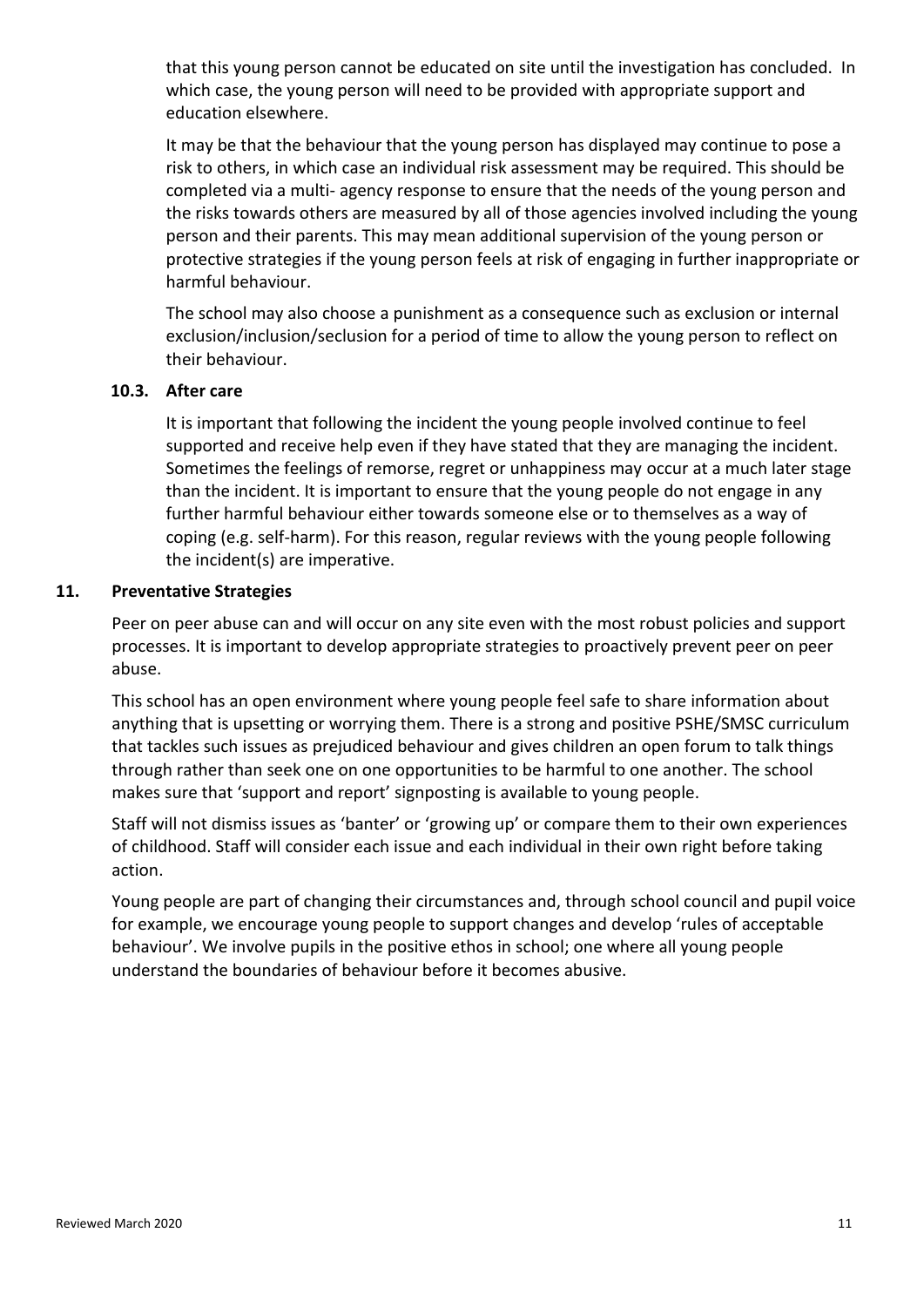#### **12. Where to go for further information**

- 12.1. DfE: Statutory guidance: Working together to safeguard children 2018 <https://www.gov.uk/government/publications/working-together-to-safeguard-children--2>
- 12.2. DfE: Statutory guidance: Keeping children safe in education 2019 <https://www.gov.uk/government/publications/keeping-children-safe-in-education--2>
- 12.3. DfE Guidance: [Sexual violence and sexual harassment between children in schools and](https://www.gov.uk/government/uploads/system/uploads/attachment_data/file/719902/Sexual_violence_and_sexual_harassment_between_children_in_schools_and_colleges.pdf)  [colleges](https://www.gov.uk/government/uploads/system/uploads/attachment_data/file/719902/Sexual_violence_and_sexual_harassment_between_children_in_schools_and_colleges.pdf) 2018 [https://www.gov.uk/government/publications/sexual-violence-and-sexual-harassment](https://www.gov.uk/government/publications/sexual-violence-and-sexual-harassment-between-children-in-schools-and-colleges)[between-children-in-schools-and-colleges](https://www.gov.uk/government/publications/sexual-violence-and-sexual-harassment-between-children-in-schools-and-colleges)
- 12.4. DfE: Searching, screening and confiscation at school <https://www.gov.uk/government/publications/searching-screening-and-confiscation>
- 12.5. DfE: Preventing and Tackling Bullying 2017 <https://www.gov.uk/government/publications/preventing-and-tackling-bullying>
- 12.6. DfE: Statutory guidance School exclusion <https://www.gov.uk/government/publications/school-exclusion>
- 12.7. DfE: Teaching Online Safety in Schools <https://www.gov.uk/government/publications/teaching-online-safety-in-schools>
- 12.8. DfE: Relationship Education and Relationship and Sex Education (2020) [https://www.gov.uk/government/consultations/relationships-and-sex-education-and](https://www.gov.uk/government/consultations/relationships-and-sex-education-and-health-education)[health-education](https://www.gov.uk/government/consultations/relationships-and-sex-education-and-health-education)
- 12.9. DfE: Behaviour and discipline in schools <https://www.gov.uk/government/publications/behaviour-and-discipline-in-schools>
- 12.10. DfE: Children Missing Education <https://www.gov.uk/government/publications/children-missing-education>
- 12.11. DfE: Cyberbullying: Advice for headteachers and school staff [https://assets.publishing.service.gov.uk/government/uploads/system/uploads/attachment](https://assets.publishing.service.gov.uk/government/uploads/system/uploads/attachment_data/file/374850/Cyberbullying_Advice_for_Headteachers_and_School_Staff_121114.pdf) data/file/374850/Cyberbullying Advice for Headteachers and School Staff 121114.pdf
- 12.12. DfE: Mental health and behaviour in schools <https://www.gov.uk/government/publications/mental-health-and-behaviour-in-schools--2>
- 12.13. UKCIS: Sexting guidance for schools <https://www.gov.uk/government/publications/sexting-in-schools-and-colleges>
- 12.14. UKCIS: Tackling race and faith targeted bullying face to face and online [https://www.gov.uk/government/publications/tackling-race-and-faith-targeted-bullying](https://www.gov.uk/government/publications/tackling-race-and-faith-targeted-bullying-face-to-face-and-online-a-guide-for-schools)[face-to-face-and-online-a-guide-for-schools](https://www.gov.uk/government/publications/tackling-race-and-faith-targeted-bullying-face-to-face-and-online-a-guide-for-schools)
- 12.15. UKCIS: Education for a connected world <https://www.gov.uk/government/publications/education-for-a-connected-world>
- 12.16. London Child Protection Procedures, edition 5, 2018 <http://www.londoncp.co.uk/>
- 12.17. Brook Traffic Light Tool <https://www.brook.org.uk/our-work/category/sexual-behaviours-traffic-light-tool>
- 12.18. Gov.uk: Equality Act 2010: advice for schools <https://www.gov.uk/government/publications/equality-act-2010-advice-for-schools>